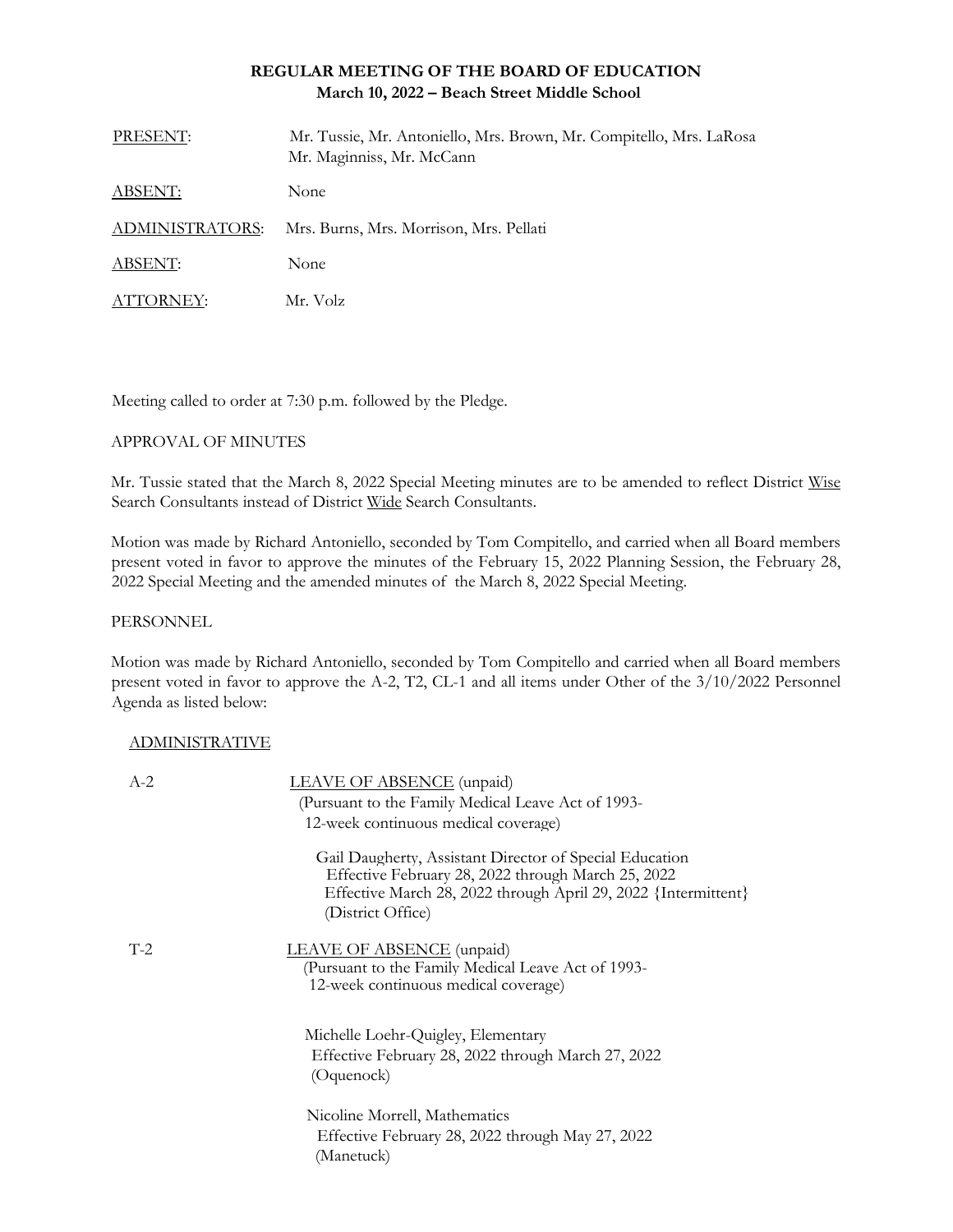Elaine Longo, Reading Effective March 14, 2022 through April 10, 2022 (Beach)

### CIVIL SERVICE

### CL-1 RESIGNATION

Thomas Carusillo, Permanent Substitute Teacher Effective March 7, 2022 (Beach Street)

 Paige Gillespie, Permanent Substitute Teacher Effective March 11, 2022 (Bayview)

 Onur Oztimurlenk, Network & Systems Technician Effective March 19, 2022 (District Wide)

 Dawn Pizzuto, Cafeteria Aide Effective March 11, 2022 (Bayview)

#### **OTHER**

### PERMANENT SUBSTITUTE TEACHER (\$150 per diem)

Dawn Pizzuto, effective March 11, 2022

SUBSTITUTE TEACHER (\$130 per diem)

 Tyler Bell, effective January 31, 2022, student teacher Paige Gillespie, effective March 11, 2022 Gabriela Hernandez, effective March 11, 2022 Jenna Lima, effective March 11, 2022 Kevin Siefert, effective March 11, 2022

#### MENTOR PROGRAM 2021-2022

Mentor (\$1030 Stipend {prorated}) Nancy Piccirilli (Katherine Bayern, Speech) Dennis Pope (Seamus Burns, Technology) Alexandra Nohowec (Ashley Pope, Technology)

CLUBS/ADVISORS 2021-2022

BAYVIEW ELEMENTARY SCHOOL Drama Club, Justin DeMaio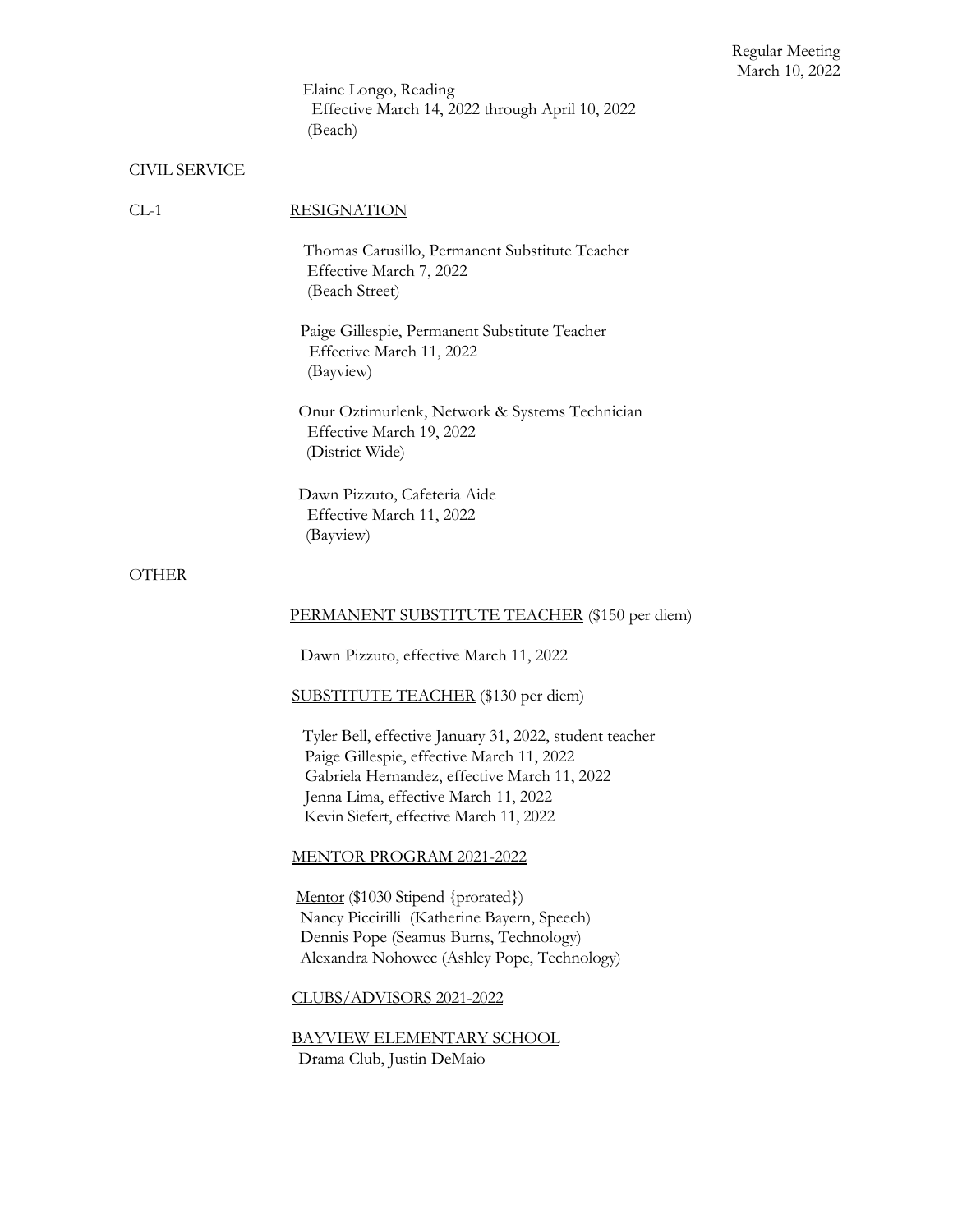### SPRING 2022 HIGH SCHOOL COACHES

BASEBALL Dominick LaFerrera, J.V. and Varsity Volunteer

### SPRING 2022 MIDDLE SCHOOL COACHES

GIRLS LACROSSE Corinne Geiger, Assistant Udall Coach

GIRLS TRACK Catherine Brudi, 7-8 Udall Coach

**SOFTBALL** Daniel Sliwowski, 7-8 Beach Coach

TRACK (PER DIEM) Matthew Sullivan, Assistant Varsity Coach

#### INSTRUCTIONAL SWIM & FAMILY SWIM PROGRAMS 2021-2022

Supervisor \$50 per hour Daniel Gschwind Anthony Yuli

Lifeguard \$15 per hour Harrison Bohrer Michael Flynn Logan Reese Devin Christensen Angelique Grande Jack Schaefer Katie Clark Jamie Hill Seamus Smith Brandon Disbrow Luis Kinney Shannon Thompson Cali Disbrow Gabrielle Martorella Matthew Triglia Morgan Einsetler Joseph Piropato

Alex Burciaga Matthew Gassmann Nicholas Scarmozzino

#### PREFERRED SUBSTITUTE

 Darren Shekailo Effective March 14, 2022 (High School; \$168.46/day; replacing S. Burns {reassigned})

Motion was made by Richard Antoniello, seconded by Tom Compitello and carried when all Board members present voted in favor to approve ADMINISTRATIVE: RETIREMENT: Karen Appollo, Director of English Language Arts, effective August 15, 2022 (20 years).

Motion was made by Richard Antoniello, seconded by Tom Compitello and carried when all Board members present voted in favor to approve TEACHERS: RETIREMENT: Tamra Burns, Mathematics, effective July 1, 2022 (19.5 years).

Motion was made by Richard Antoniello, seconded by Tom Compitello and carried when all Board members present voted in favor to approve TEACHERS: RETIREMENT: Linda Condreras, Special Education, effective July 1, 2022 (21.5 years).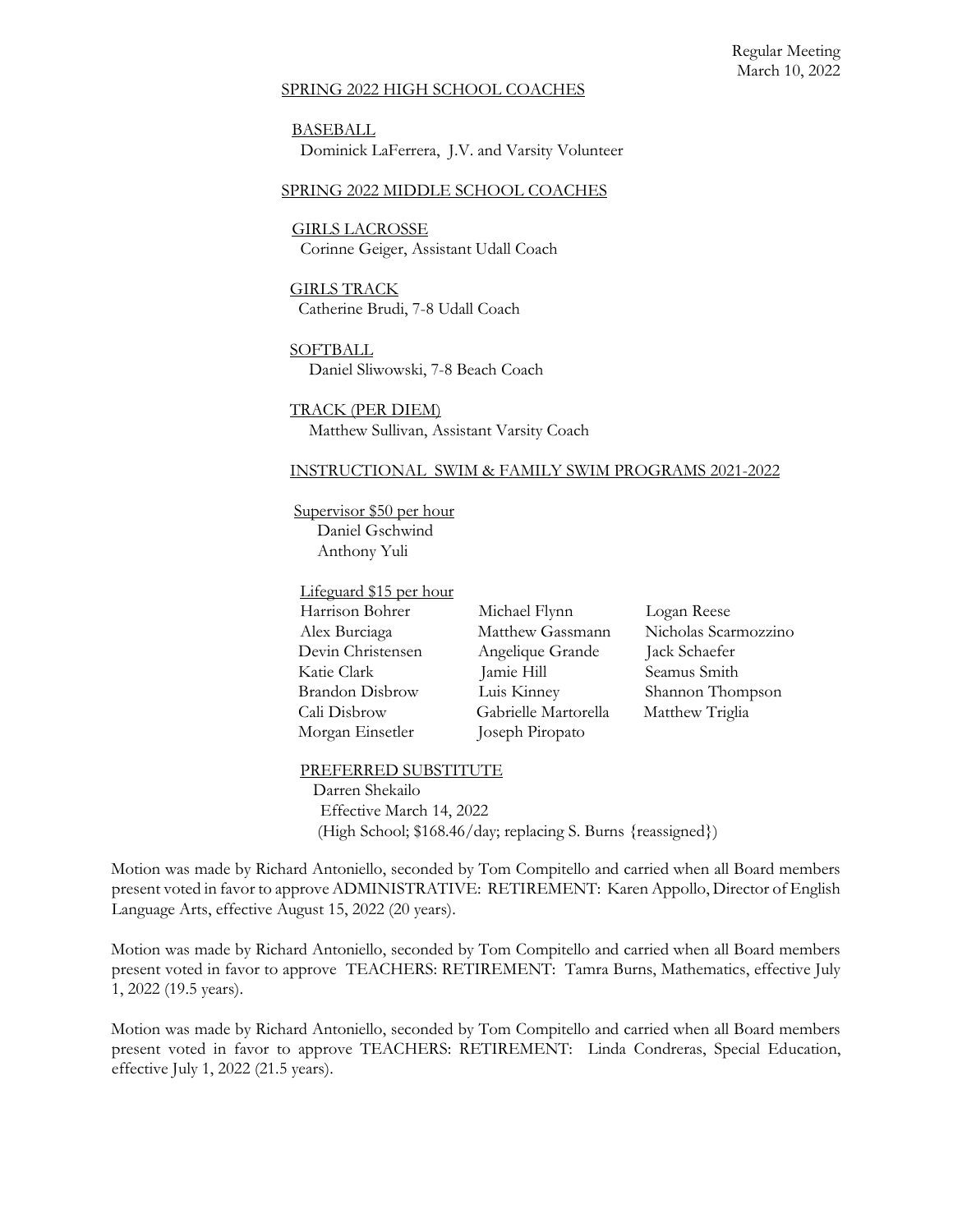Motion was made by Richard Antoniello, seconded by Tom Compitello and carried when all Board members present voted in favor to approve TEACHERS: RETIREMENT: James Dooley, Physical Education, effective July 1, 2022 (35 years).

Motion was made by Richard Antoniello, seconded by Tom Compitello and carried when all Board members present voted in favor to approve TEACHERS: RETIREMENT: Kristin Grossi, Elementary effective July 1, 2022 (34 years).

Motion was made by Richard Antoniello, seconded by Tom Compitello and carried when all Board members present voted in favor to approve TEACHERS: RETIREMENT: Annette Musteric, Art, effective July 1, 2022 (37years).

Motion was made by Richard Antoniello, seconded by Tom Compitello and carried when all Board members present voted in favor to approve TEACHERS: RETIREMENT: Daria Solano, Elementary, effective December 31, 2022 (21 years).

Motion was made by Richard Antoniello, seconded by Tom Compitello and carried when all Board members present voted in favor to approve TEACHERS: RETIREMENT: Donna Villez, Elementary, effective July 1, 2022 (30 years).

Motion was made by Richard Antoniello, seconded by Tom Compitello and carried when all Board members present voted in favor to approve TEACHING ASSISTANT: RETIREMENT: Linda Casciola, Special Education, effective May 1, 2022 (23 years).

Motion was made by Richard Antoniello, seconded by Tom Compitello and carried when all Board members present voted in favor to approve TEACHING ASSISTANT: RETIREMENT: Francine Simone, Special Education, effective June 25, 2022 (27 years).

Motion was made by Richard Antoniello, seconded by Tom Compitello and carried when all Board members present voted in favor to approve RETIREMENT: Randall Koeper, Maintenance Mechanic III, effective April 30, 2022 (24 years).

Mrs. Burns wished all the retirees good luck and happiness. Mr. McCann congratulated all the retirees for their service to the community. Mr. Tussie, on behalf of the Board of Education, thanked all the retirees for their years of service and wished them all the best in their retirement.

# CURRICULUM UPDATE

Mrs. Morrison informed the audience that students in Grades 3-8 would take the New York State English Language Arts and Math tests via Chromebooks. Opportunities will be provided in advance for students to familiarize themselves with the online testing platform. Letters were sent to parents by the building principals with information specific to each building.

Mrs. Morrison spoke about various events and recognitions throughout the district. She advised that there will be a Curriculum and Instruction Budget Presentation on Tuesday, March 15 at 7:30 p.m. in the Beach Street Middle School Auditorium.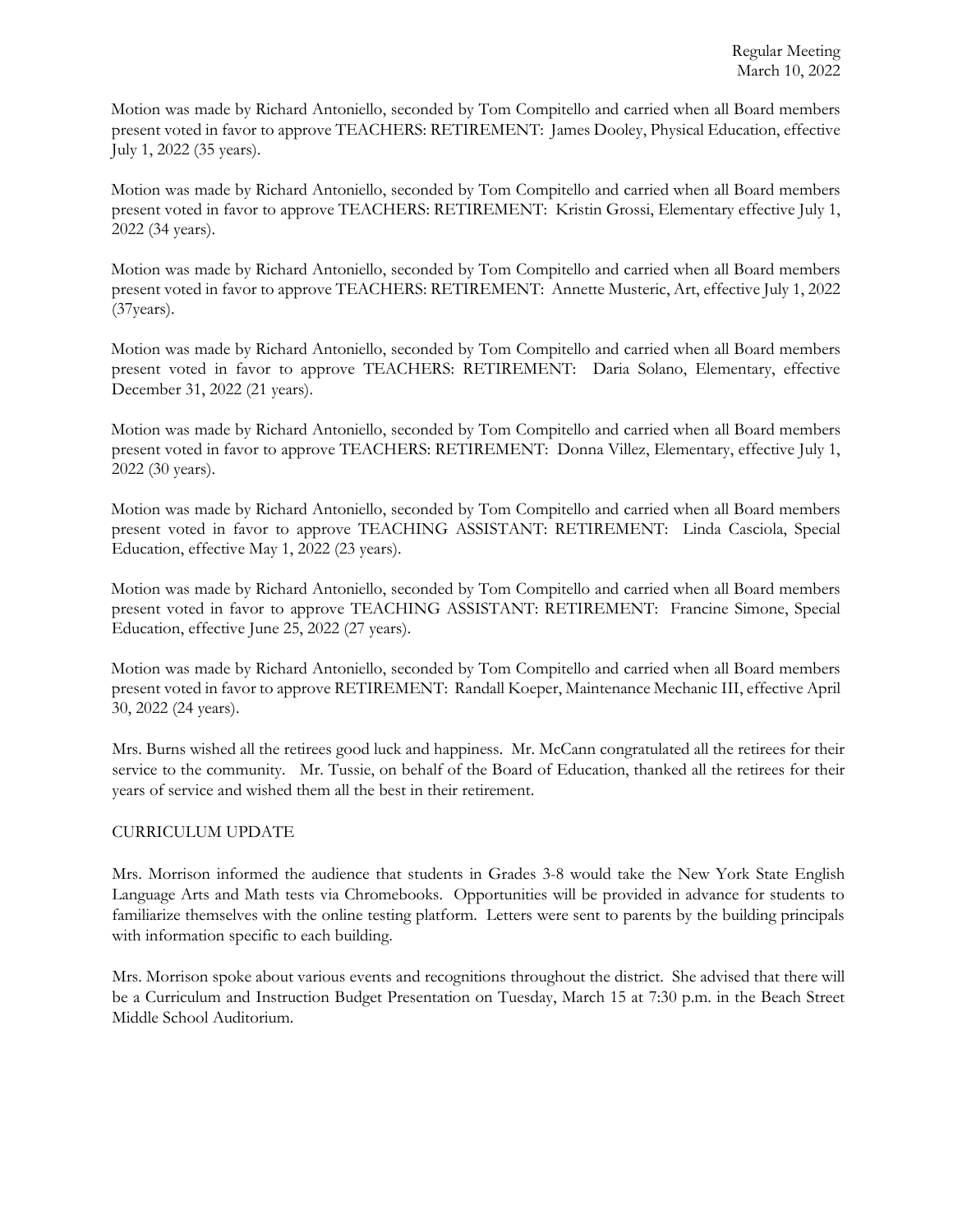### FINANCIAL MATTERS

The treasurer's report for January was presented: beginning balance \$42,320,438.87; ending balance \$84,258,519.66.

Motion was made by Richard Antoniello, seconded by Tom Compitello and carried when all Board members present voted in favor to approve General Fund budget transfers 4133-4142 and Capital Fund budget transfers 4137-4139.

Motion was made by Richard Antoniello, seconded by Tom Compitello and carried when all Board members present voted in favor to approve Sealed Bid RFP #568 – Direct Diversion.

Motion was made by Richard Antoniello, seconded by Tom Compitello and carried when all Board members present voted in favor to approve 2021-2022 Health Services Contract –Smithtown CSD ~ \$2,358.72.

Motion was made by Richard Antoniello, seconded by Tom Compitello and carried when all Board members present voted in favor to approve Surplus: Paper Cutter Rack/Asset Tag #4163 – Beach Street Middle School; Couch/Asset Tag #3885 – Beach Street Middle School.

Motion was made by Richard Antoniello, seconded by Tom Compitello and carried when all Board members present voted in favor to approve Change Order: Mt. Olympos Restoration, Inc. - \$1,700 – West Islip High School.

Education Committee: Richard Antoniello reported on the meeting held 3/8/2022. Items reviewed included the administration of the New York State ELA and Math tests and Regents exams. The Pre-K lottery will be held on March 16.

Finance Committee: Peter McCann reported on the meeting held on 3/8/2022. Items reviewed included the January treasurer's report; January extra-curricular report, January payroll summary, February internal claims audit report; February system manager audit report, payroll certification forms; surplus; contract; change order; bid; and Corrective Action Plan in response to Single Audit Report. Mrs. Pellati discussed the Affordable Care Act.

Buildings and Grounds: Peter McCann reported on the meeting that took place on 3/8/2022*.* Items reviewed included an update of ongoing construction projects; the Beach Street generator; Paul J. Bellew parking lot expansion; bond and capital reserves; and grounds preparations for the spring season. The Masera Advisory Committee meeting took place on 2/16 and the Masera Steering Committee will meet on 3/16 at 6:00 p.m. All meetings are open to the public.

Special Education Committee: Debbie Brown reported on the meeting held  $3/9/2022$ . Items discussed included updates to student placements and the special education budget.

Health and Wellness: Peter McCann reported on the meeting held on 2/8/2022 and 3/8/2022. Items reviewed included the financial report; Health and Wellness newsletter, and the importance of promoting wellness and overall physical and mental health. The March into Wellness event was cancelled due to low registration. The next meeting will take place on 4/12 at 9:30 a.m. at Paul J. Bellew.

# PRESIDENT'S REPORT

Motion was made by Richard Antoniello, seconded by Tom Compitello and carried when all Board members present voted in favor to approve recertification of District's Compact for Learning Plan.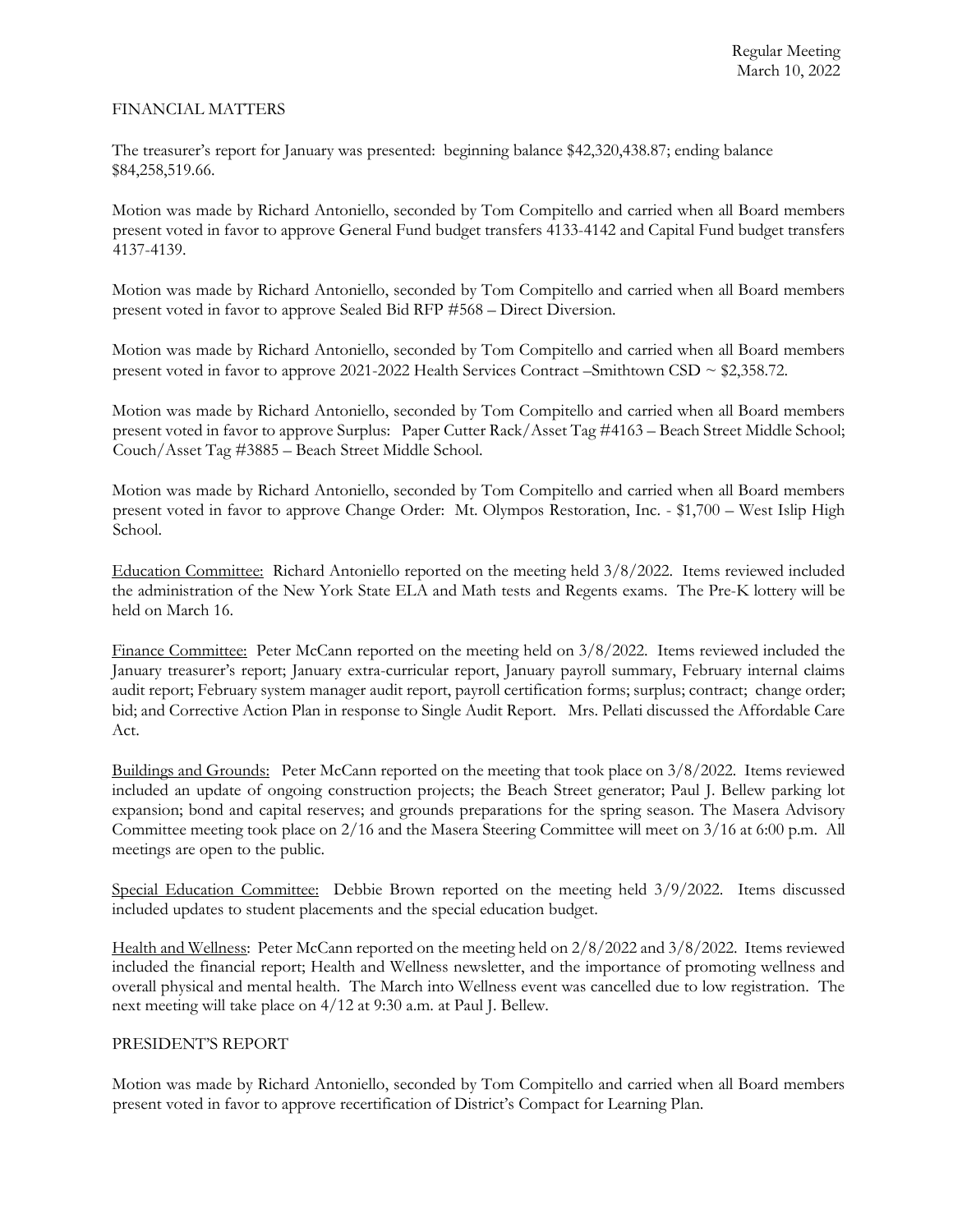Motion was made by Richard Antoniello, seconded by Tom Compitello and carried when all Board members present voted in favor to approve Notice of Public Hearing, Budget Vote and Election of the West Islip UFSD District Clerk to publish the Legal Notice in accordance with Educational Law Section 2004.

Motion was made by Richard Antoniello, seconded by Tom Compitello and carried when all Board members present voted in favor to approve Resolution re: receipt of the Single Audit Report for year ended June 30, 2021 from R.S. Abrams and Co., LLP; approval of Corrective Action Plan in response to the Single Audit Report dated June 30, 2021.

# RESOLUTION

BE IT RESOLVED, that the Board of Education of the West Islip School District acknowledges receipt of the Single Audit Report for the year ended June 30, 2021 from R.S. Abrams & Co., LLP.

Recommend the Board of Education approve the Corrective Action Plan in response to the Single Audit Report dated June 30, 2021, submitted by the Assistant Superintendent for Business.

Motion was made by Richard Antoniello, seconded by Tom Compitello and carried when all Board members present voted in favor to approve West Islip Paraprofessional Chapter of WITA Memorandum of Agreement re: health insurance.

Motion was made by Richard Antoniello, seconded by Tom Compitello and carried when all Board members present voted in favor to approve revised School Reopening Plan 2021-2022.

# SUPERINTENDENT'S REPORT

Mrs. Burns informed the audience that much has happened since the February board meeting and the Board has approved the revised School Reopening Plan. The New York State Mask Mandate has been lifted and revisions were made to the plan to ensure that it accurately reflects current practices. On March 21, the requirement for visitors to show proof of a negative test or vaccination will also be lifted and faculty and staff will continue to test weekly until the state determines otherwise.

Mrs. Burns advised that last week the community responded to the Ukraine crisis in typical West Islip fashion. Mrs. Burns explained that St. Peter and Paul Ukrainian Orthodox Mission were overwhelmed by donations and have reached its capacity in what they can accept. They have asked that the community refrain from collecting anything further and expressed their gratefulness and asked for continued prayers.

Mrs. Burns advised that Beach Street and Udall middle schools, West Islip High School and the English Department held their respective honor society inductions for almost 300 students. The Junior Banquet was held on March 4; students and staff had a wonderful time.

The first budget workshop to discuss the 2022-2023 budget was held on March 1. Mrs. Pellati provided an overview of the budget. The presentation is on the Business page of the district website. Mrs. Morrison will discuss curriculum-related and other budget items on Tuesday, March 15.

Mrs. Burns announced that the High School will present its musical production of *Cinderella* on March 24, 25 and 26. Tickets are available on the district website.

The following residents wished to speak during an "Invitation to the Public":